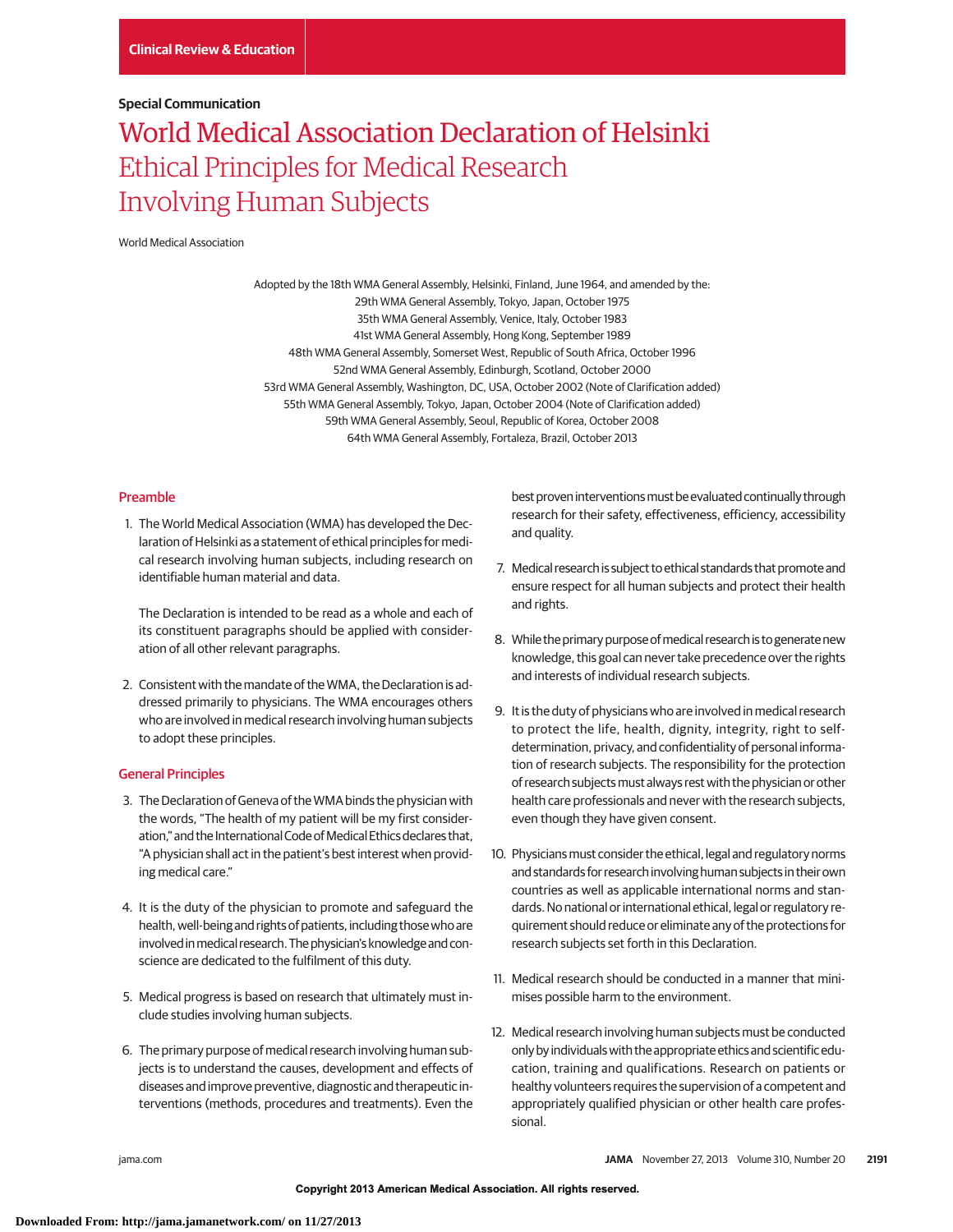- 13. Groups that are underrepresented in medical research should be provided appropriate access to participation in research.
- 14. Physicians who combine medical research with medical care should involve their patients in research only to the extent that this is justified by its potential preventive, diagnostic or therapeutic value and if the physician has good reason to believe that participation in the research study will not adversely affect the health of the patients who serve as research subjects.
- 15. Appropriate compensation and treatment for subjects who are harmed as a result of participating in research must be ensured.

#### Risks, Burdens and Benefits

16. In medical practice and in medical research, most interventions involve risks and burdens.

Medical research involving human subjects may only be conducted if the importance of the objective outweighs the risks and burdens to the research subjects.

17. All medical research involving human subjects must be preceded by careful assessment of predictable risks and burdens to the individuals and groups involved in the research in comparison with foreseeable benefits to them and to other individuals or groups affected by the condition under investigation.

Measures to minimise the risks must be implemented. The risks must be continuously monitored, assessed and documented by the researcher.

18. Physicians may not be involvedin a research study involving human subjects unless they are confident that the risks have been adequately assessed and can be satisfactorily managed.

When the risks are found to outweigh the potential benefits or when there is conclusive proof of definitive outcomes, physicians must assess whether to continue, modify or immediately stop the study.

### Vulnerable Groups and Individuals

19. Some groups and individuals are particularly vulnerable andmay have an increased likelihood of being wronged or of incurring additional harm.

All vulnerable groups and individuals should receive specifically considered protection.

20. Medical research with a vulnerable group is only justified if the research is responsive to the health needs or priorities of this group and the research cannot be carried out in a nonvulnerable group. In addition, this group should stand to benefit from the knowledge, practices or interventions that result from the research.

#### Scientific Requirements and Research Protocols

- 21. Medical research involving human subjectsmust conform to generally accepted scientific principles, be based on a thorough knowledge of the scientific literature, other relevant sources of information, and adequate laboratory and, as appropriate, animal experimentation. The welfare of animals used for research must be respected.
- 22. The design and performance of each research study involving human subjects must be clearly described and justified in a research protocol.

The protocol should contain a statement of the ethical considerations involved and should indicate how the principles in this Declaration have been addressed. The protocol should include information regarding funding, sponsors, institutional affiliations, potential conflicts of interest, incentives for subjects and information regarding provisions for treating and/or compensating subjects who are harmed as a consequence of participation in the research study.

In clinical trials, the protocol must also describe appropriate arrangements for post-trial provisions.

# Research Ethics Committees

23. The research protocolmust be submitted for consideration, comment, guidance and approval to the concerned research ethics committee before the study begins. This committee must be transparent in its functioning, must be independent of the researcher, the sponsor and any other undue influence and must be duly qualified. It must take into consideration the laws and regulations of the country or countries in which the research is to be performed as well as applicable international norms and standards but these must not be allowed to reduce or eliminate any of the protections for research subjects set forth in this Declaration.

The committee must have the right to monitor ongoing studies. The researcher must provide monitoring information to the committee, especially information about any serious adverse events. No amendment to the protocol may be made without consideration and approval by the committee. After the end of the study, the researchers must submit a final report to the committee containing a summary of the study's findings and conclusions.

#### Privacy and Confidentiality

24. Every precaution must be taken to protect the privacy of research subjects and the confidentiality of their personal information.

#### Informed Consent

25. Participation by individuals capable of giving informed consent as subjects in medical research must be voluntary. Although it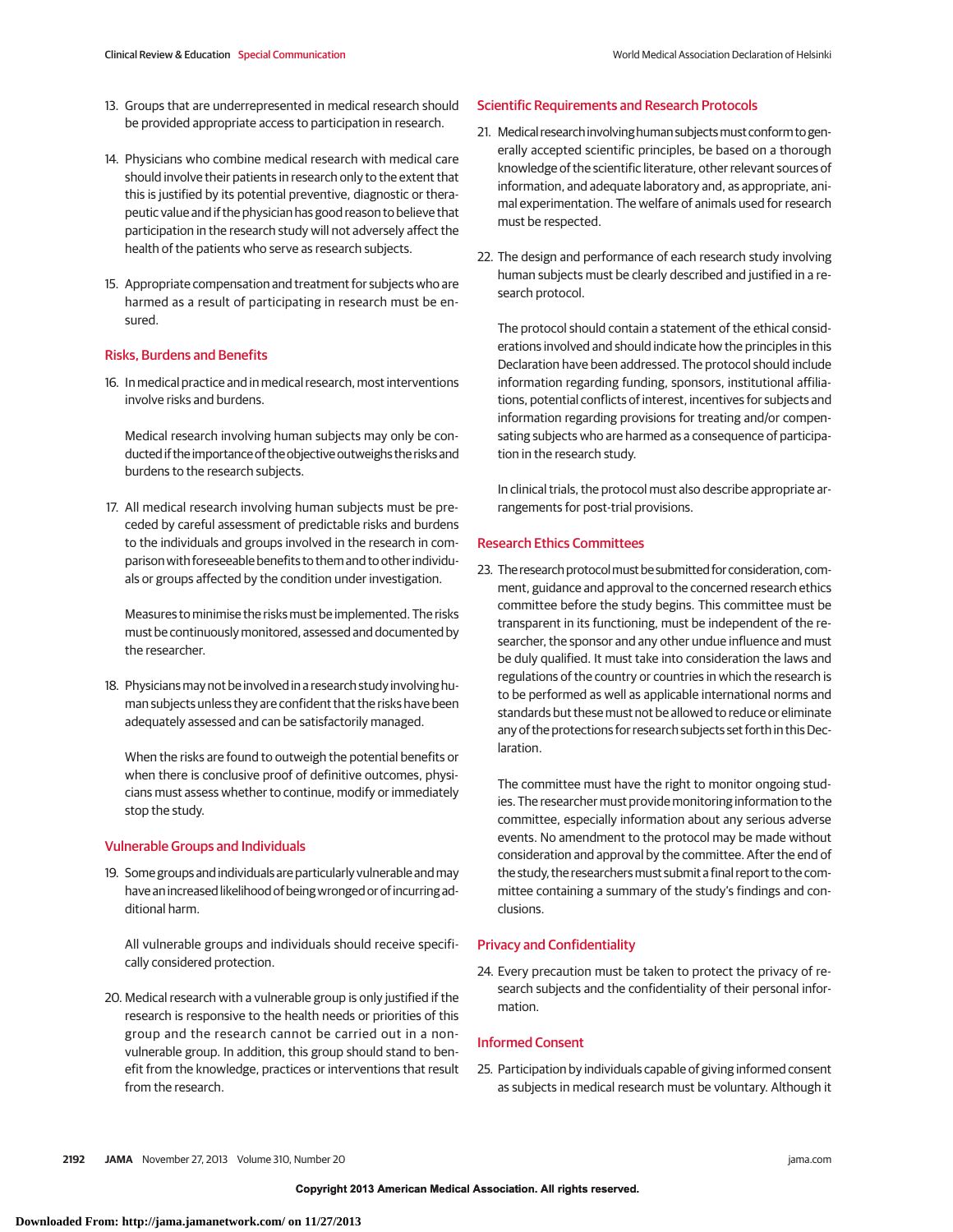may be appropriate to consult family members or community leaders, no individual capable of giving informed consent may be enrolled in a research study unless he or she freely agrees.

26. In medical research involving human subjects capable of giving informed consent, each potential subject must be adequately informed of the aims, methods, sources of funding, any possible conflicts of interest, institutional affiliations of the researcher, the anticipated benefits and potential risks of the study and the discomfort it may entail, post-study provisions and any other relevant aspects of the study. The potential subject must be informed of the right to refuse to participate in the study or to withdraw consent to participate at any time without reprisal. Special attention should be given to the specific information needs of individual potential subjects as well as to themethods used to deliver the information.

After ensuring that the potential subject has understood the information, the physician or another appropriately qualified individual must then seek the potential subject's freely-given informed consent, preferably in writing. If the consent cannot be expressed in writing, the non-written consent must be formally documented and witnessed.

Allmedical research subjects should be given the option of being informed about the general outcome and results of the study.

- 27. When seeking informed consent for participation in a research study the physician must be particularly cautious if the potential subject is in a dependent relationship with the physician or may consent under duress. In such situations the informed consent must be sought by an appropriately qualified individual who is completely independent of this relationship.
- 28. For a potential research subject who is incapable of giving informed consent, the physician must seek informed consent from the legally authorised representative. These individuals must not be included in a research study that has no likelihood of benefit for them unless it is intended to promote the health of the group represented by the potential subject, the research cannot instead be performed with persons capable of providing informed consent, and the research entails only minimal risk and minimal burden.
- 29. When a potential research subject who is deemed incapable of giving informed consent is able to give assent to decisions about participation in research, the physician must seek that assent in addition to the consent of the legally authorised representative. The potential subject's dissent should be respected.
- 30. Research involving subjects who are physically or mentally incapable of giving consent, for example, unconscious patients, may be done only if the physical or mental condition that prevents giving informed consent is a necessary characteristic of the research group. In such circumstances the physician must seek informed consent from the legally authorised representative. If no such representative is available and if the research cannot be delayed, the study may proceed without informed consent pro-

vided that the specific reasons for involving subjects with a condition that renders them unable to give informed consent have been stated in the research protocol and the study has been approved by a research ethics committee. Consent to remain in the research must be obtained as soon as possible from the subject or a legally authorised representative.

- 31. The physician must fully inform the patient which aspects of their care are related to the research. The refusal of a patient to participate in a study or the patient's decision to withdraw from the study must never adversely affect the patient-physician relationship.
- 32. For medical research using identifiable human material or data, such as research on material or data contained in biobanks or similar repositories, physicians must seek informed consent for its collection, storage and/or reuse. There may be exceptional situations where consent would be impossible or impracticable to obtain for such research. In such situations the research may be done only after consideration and approval of a research ethics committee.

## Use of Placebo

33. The benefits, risks, burdens and effectiveness of a new intervention must be tested against those of the best proven intervention(s), except in the following circumstances:

Where no proven intervention exists, the use of placebo, or no intervention, is acceptable; or

Where for compelling and scientifically sound methodological reasons the use of any intervention less effective than the best proven one, the use of placebo, or no intervention is necessary to determine the efficacy or safety of an intervention

and the patients who receive any intervention less effective than the best proven one, placebo, or no intervention will not be subject to additional risks of serious or irreversible harm as a result of not receiving the best proven intervention.

Extreme care must be taken to avoid abuse of this option.

# Post-Trial Provisions

34. In advance of a clinical trial, sponsors, researchers and host country governments shouldmake provisions for post-trial access for all participants who still need an intervention identified as beneficial in the trial. This information must also be disclosed to participants during the informed consent process.

# Research Registration and Publication and Dissemination of Results

35. Every research study involving human subjects must be registered in a publicly accessible database before recruitment of the first subject.